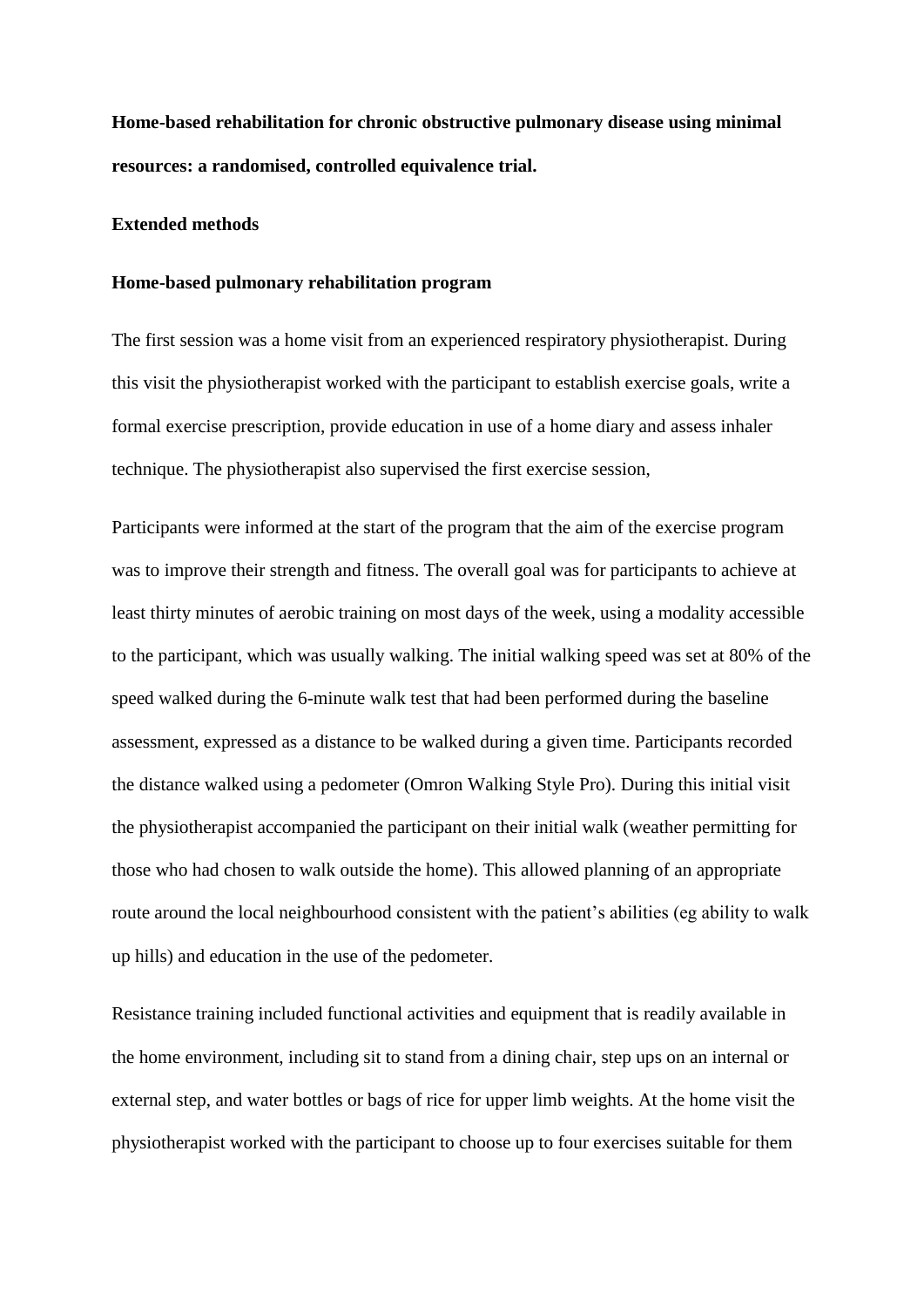from those listed in the Better Living with COPD guide,[1] taking into consideration their comorbidities and home environment. Both upper and lower limb exercises were included, unless precluded by orthopaedic problems.

The physiotherapist worked with the participant to establish their exercise goals for the first week of the program, and to complete their diary for the first time. Participants were encouraged to set goals for both endurance exercise (duration and frequency of walking) and resistance exercise (frequency, number of repetitions and sets). In the home diary the participants would record when, where and how often they would do their exercise; what might get in the way of their plans this week; and what they could do to overcome any perceived barriers. Participants also rated their confidence in achieving their exercise goals on a Likert scale. All participants were encouraged to documented their unsupervised exercise sessions in their diary, including duration and distance walked, and the number and type of resistance exercises performed. The participant could then discuss these with the physiotherapist during subsequent weekly telephone calls. The diary included a telephone number by which the participant could contact the physiotherapist between sessions if required, to answer questions related to the program. Such telephone calls occurred infrequently and mostly related to queries about the pedometer.

During the initial home visit the physiotherapist also assessed safety of the home environment; whether the participant would benefit from a gait aid to assist with walking; whether any other referrals were needed (eg orthopaedic physiotherapy for those with significant pain interfering with training); and assessed inhaler technique as this could not be done over the telephone

The home visit was followed by seven once-weekly structured telephone calls from a physiotherapist, using a motivational interviewing approach.[2] During the telephone calls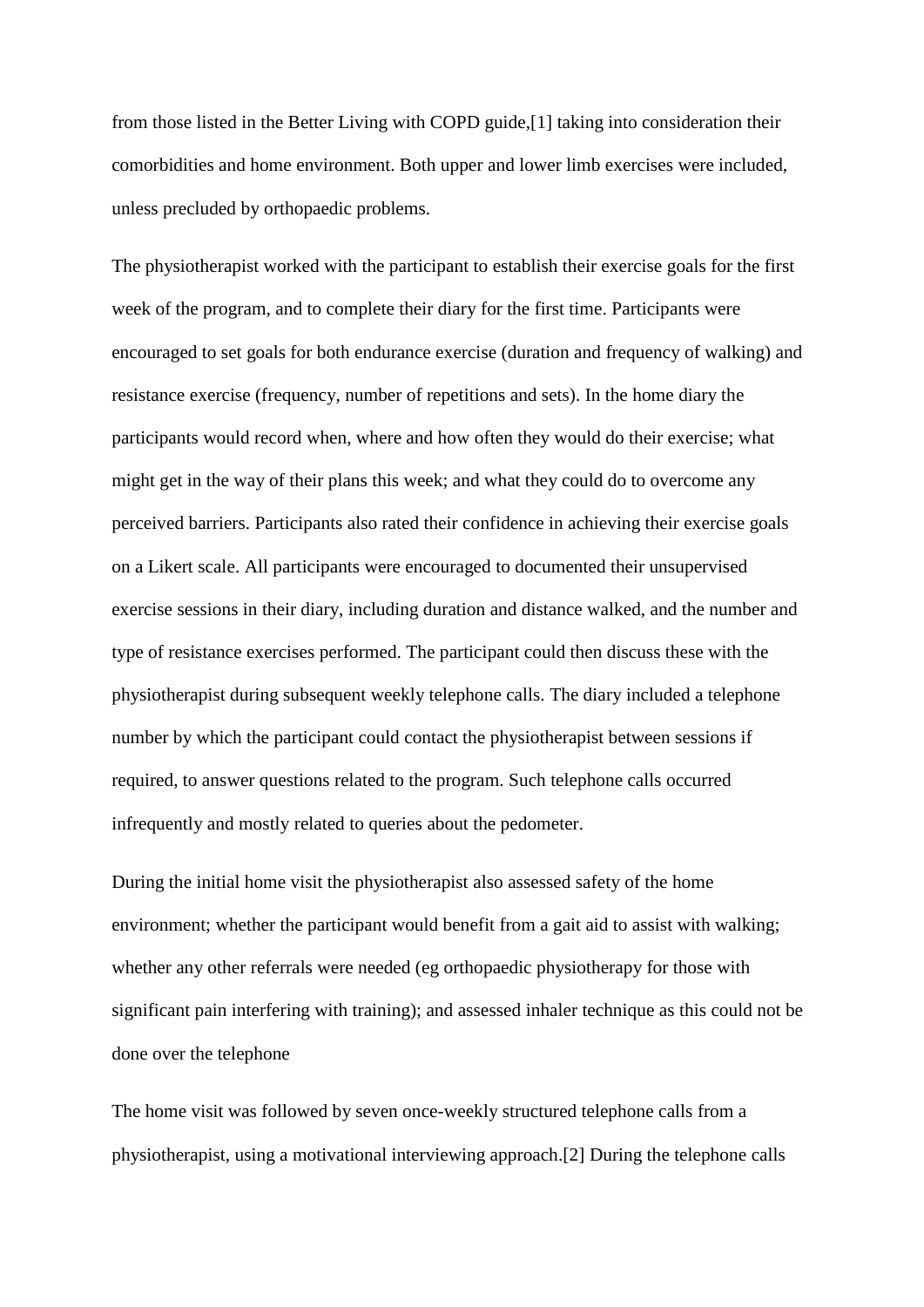the participants discussed their exercise program and exercise goals, and had the option to discuss other health goals.

A typical telephone call began with a brief discussion of what had happened during the exercise program over the past week. Consistent with the principles of motivational interviewing, the physiotherapist might then ask the participant why they might want to increase their exercise program (desire); how they might do this if they decided to (ability); what would be the most important benefits to them from doing more exercise (reasons); and how important it is for them to do more exercise at this time (need). The physiotherapist would then encourage the participant to move towards commitment and action, with specific goal setting for the following week. During each telephone call the participants documented their goals in their diaries in the same manner as they had done during the initial home visit.

The discussion then moved on to other health goals. In their diaries, participants were provided with a menu of topics relevant to COPD self-care and encouraged to select a topic they felt was of relevance to them for discussion with the physiotherapist each week, providing opportunity for self-management education and goal setting. Management of acute exacerbations and ongoing participation in exercise were discussed at least once during the program with all participants. The process of discussion and goal setting was similar to that used for the exercise goals, and documented in the diary in a similar fashion. The Better Living with COPD patient guide[1] was used to provide supporting educational material for these discussions.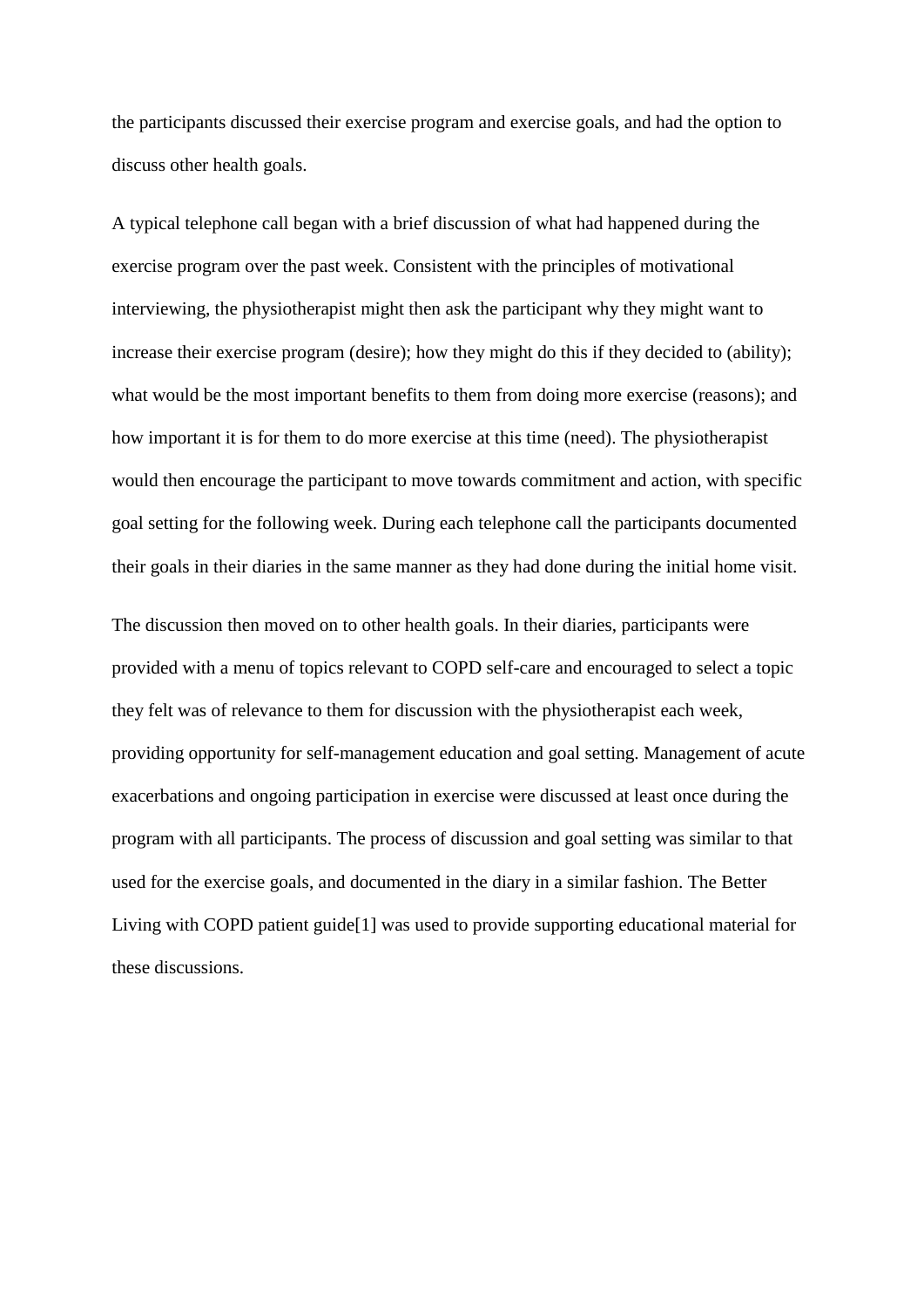#### **Physical activity measurement:**

Objective physical activity assessment was undertaken using the SenseWear armband (SWA; BodyMedia, Pittsburgh, USA; professional software version 7·0) in a subgroup of consecutive participants when additional funding became available. Measures were taken prior to commencement of pulmonary rehabilitation, immediately following completion of pulmonary rehabilitation and 12 months later.

The SWA was positioned on the participant's left upper arm according to manufacturer instructions. Participants were instructed to wear the SWA for one week from day of assessment, only removing it for bathing or water-based activities.

The first and last days of data were excluded from analysis upon data retrieval. A day of data (midnight to 23:59) was included for analysis if there were at least 10 hours of data within the 24 hour period. A minimum of four valid days of data were required per participant at each assessment time point, inclusive of at least one weekend day.

The proprietary algorithm provides a range of variables for each minute of wear time, including energy expenditure and number of steps. The intensity of physical activity is described according to metabolic equivalents (1 MET = 1 kcal/kg/hour). Each minute of wear time was allocated to a category of physical activity on the basis of MET classification (sedentary  $\leq 1.5$  METs[3] moderate and vigorous  $\geq 3$  METs[4]).

Bouts of time spent sedentary and in moderate and vigorous physical activity (MVPA) between 7:00 and 19:00 were also determined from the program output. A bout was defined as a minimum of 10 continuous minutes of time spent in the specified level of physical activity.[4]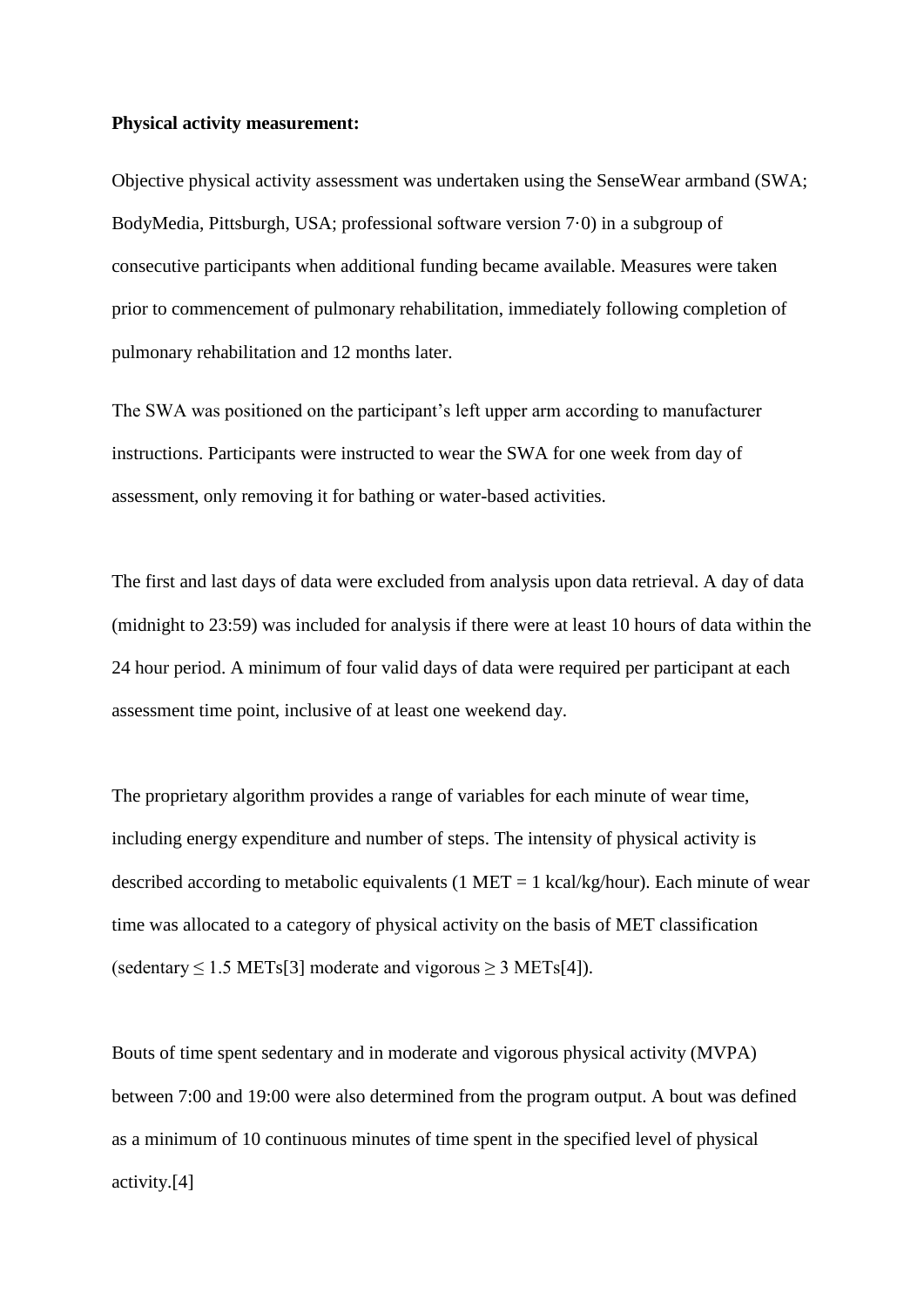#### **Calculation of program costs**

Data for resource usage and unit costs were collected prospectively and included staffing, transport, equipment, materials and consumables. All equipment was priced at the time of commencement of the study (2012). Pay rates for staff were calculated using the *Victorian Public Health Sector (Health Professionals, Health and Allied Services, Mangers and Administrative Officers) Multiple Enterprise Agreement 2011-2015* salary and on-costs. Costs related to the provision of the home based intervention included training of physiotherapists to provide the weekly phone calls and payment to the physiotherapist who provided the initial session during a home visit (inclusive of salary, running costs and logistics). Where additional time was required outside of the telephone calls (eg referrals to other health professionals) this was included in the costing. Direct observation was used to apportion staff time to individual participants in centre-based rehabilitation classes, where two or more health professionals supervised a group of  $12 - 18$  participants at a time. The costs for provision of educational lectures to the centre-based group were included, at one hour per lecture at the rate appropriate to their discipline. An allowance of 22% of direct costs for the overheads and facility usage was determined by hospital policy (where total cost  $= 82\%$  direct costs + 18% indirect costs). Costs were calculated in Australian dollars and converted to United Kingdom pounds for the purposes of comparison using the exchange rate at 1<sup>st</sup> January 2015.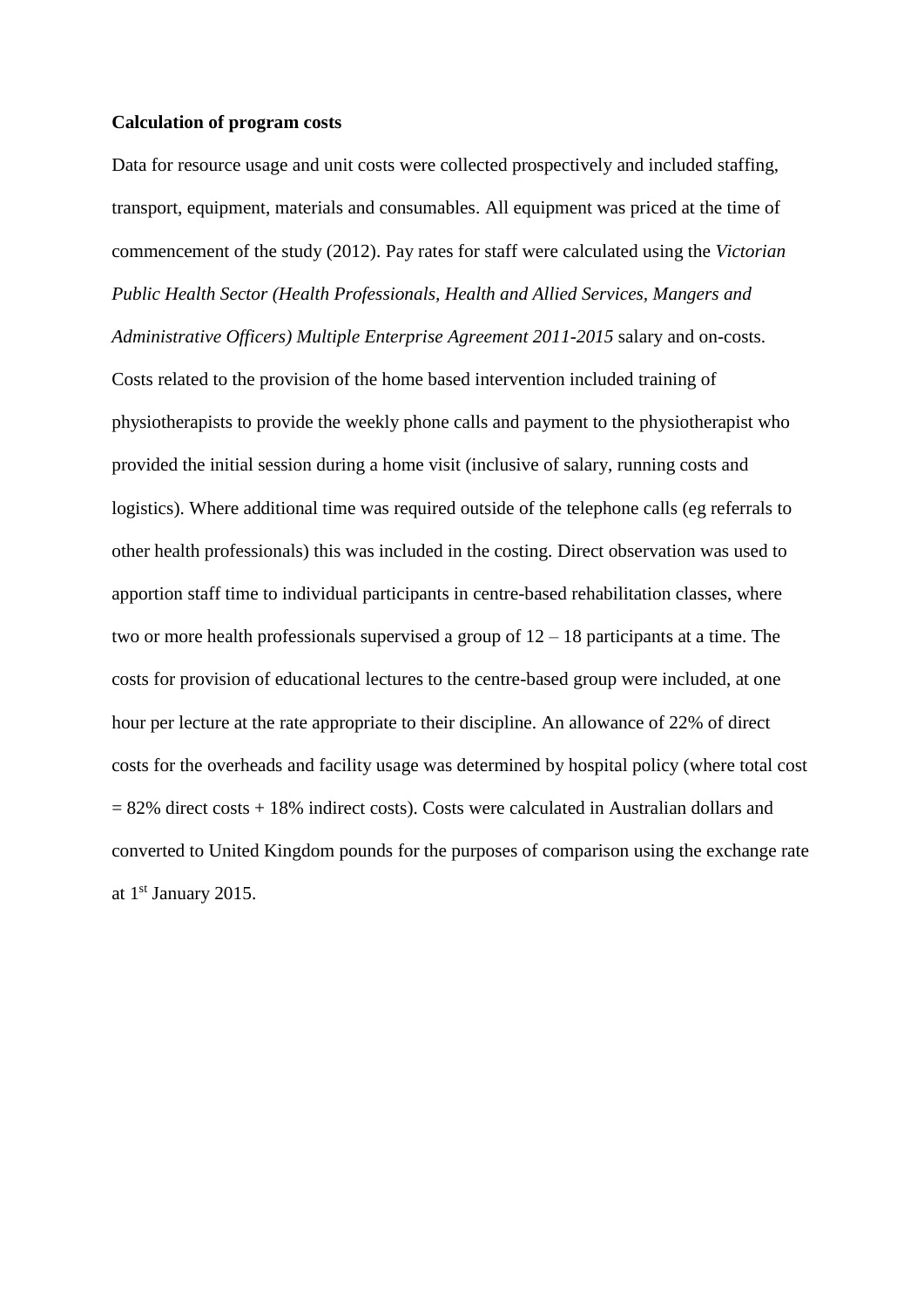### **Results**

The proportion of participants with anxiety and depression at each time point is in Figures S1 and S2. There were no significant differences between groups at any time point.

The per protocol analysis for exercise capacity, symptoms and quality of life variables is in Table S1.

Those participants who completed the pulmonary rehabilitation program, regardless of group, had a longer time to first hospitalization than those who were not able to complete the rehabilitation program (Figure S3).

## **References**

- 1. Better Living with Chronic Obstructive Pulmonary Disease A Patient Guide: The State of Queensland (Queensland Health) and Australian Lung Foundation; 2008. http://www.lungfoundation.com.au/lung-information/patient-educationalmaterial/better-living-with-copd-a-patient-guide. Accessed 22/11/2012.
- 2. Rollnick S, Miller WR, Butler CC. *Motivational Interviewing in Health Care. Helping Patients Change Behavior.* New York: Guildford Press, 2008.

3. Sedentary Behaviour Research Network. Letter to the editor: standardized use of the terms 'sedentary' and 'sedentary behaviours'. *Appl Physiol Nutr Metab* 2012;**37:**540–2

4. Haskell WL, Lee IM, Pate RR et al. Physical activity and public health: updated recommendation for adults from the American College of Sports Medicine and the American Heart Association. *Med Sci Sports Exerc* 2007; **39**:1423–34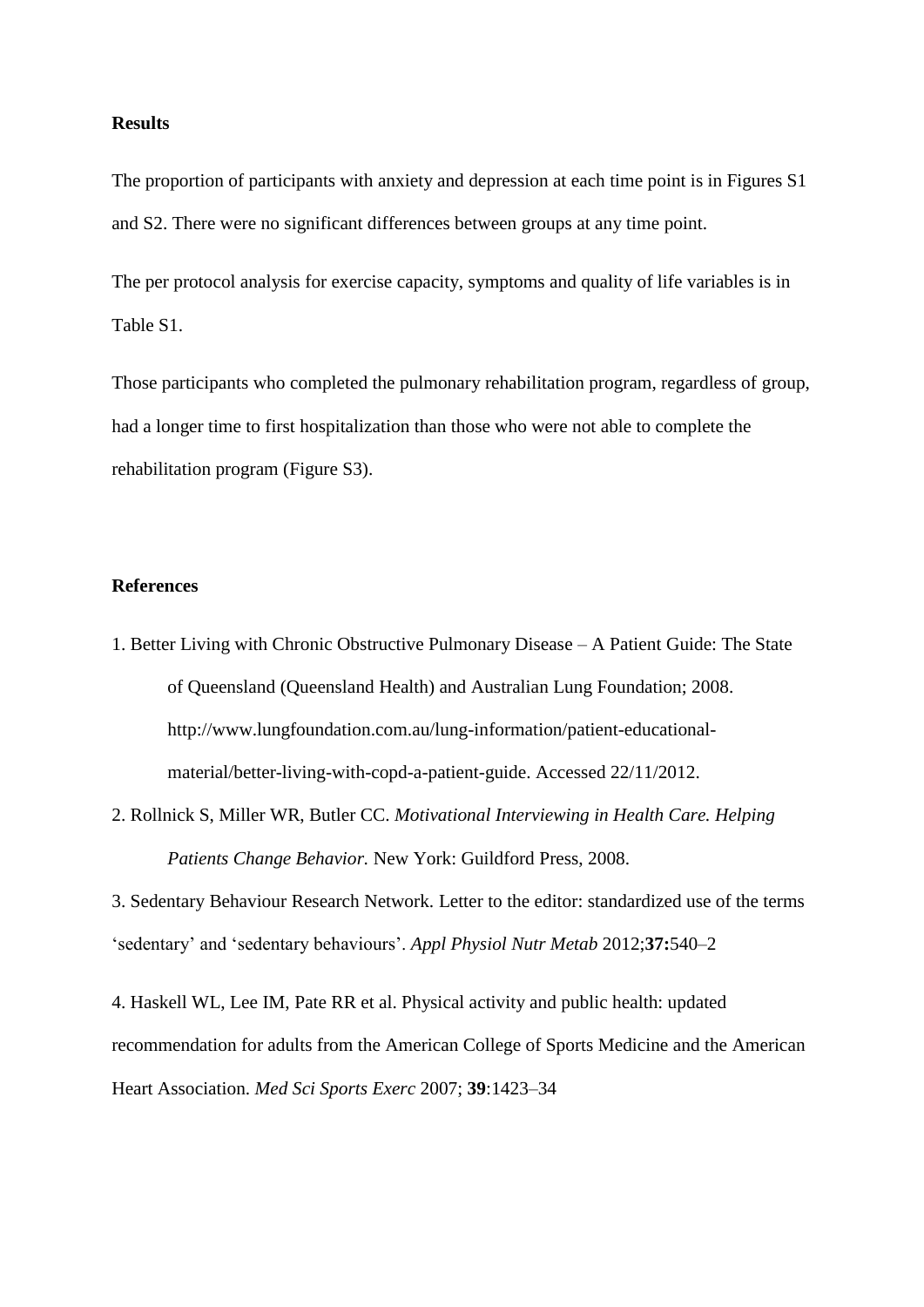**Table S1. Per Protocol analysis for clinical outcomes**

|                      |                             | Within group differences from baseline (95 % CI) | <b>Between group differences</b> |                            |                                   |                                           |
|----------------------|-----------------------------|--------------------------------------------------|----------------------------------|----------------------------|-----------------------------------|-------------------------------------------|
|                      | Home $(n=73)$               |                                                  | Centre $(n=42)$                  |                            | Home – Centre $(95\% \text{ CI})$ |                                           |
|                      | End                         | 1 year                                           | <b>End rehabilitation</b>        | 1 year                     | <b>End rehabilitation</b>         | 1 year                                    |
|                      | rehabilitation              |                                                  |                                  |                            |                                   |                                           |
| 6MWD, meters         | 28.32                       | $-7.90$                                          | 29.30                            | 21.01                      | $-0.98$                           | $-28.92$                                  |
|                      | $(14.21 \text{ to } 42.44)$ | $(-23.31 \text{ to } 7.50)$                      | $(11.07 \text{ to } 47.54)$      | $(1.22 \text{ to } 40.81)$ | $(-24.06 \text{ to } 22.11)$      | $(-54.00 \text{ to } -3.83)$ <sup>†</sup> |
| <b>CRQ</b> dyspnoea  | 4.34                        | 1.92                                             | 3.40                             | 2.45                       | 0.95                              | $-0.53$                                   |
|                      | $(2.97 \text{ to } 5.72)$   | $(0.45 \text{ to } 3.40)$                        | $(1.61 \text{ to } 5.19)$        | $(0.47 \text{ to } 4.43)$  | $(-1.32 \text{ to } 3.21)^*$      | $(-3.00 \text{ to } 1.94)$ <sup>†</sup>   |
| <b>CRQ</b> fatigue   | 1.86                        | 0.58                                             | 1.78                             | 1.68                       | 0.08                              | $-1.10$                                   |
|                      | $(0.83 \text{ to } 2.89)$   | $(-0.51 \text{ to } 1.68)$                       | $(0.43 \text{ to } 3.12)$        | $(0.21 \text{ to } 3.15)$  | $(-1.62 \text{ to } 1.78)$        | $(-2.93 \text{ to } 0.74)$ <sup>†</sup>   |
| <b>CRQ</b> emotional | 2.86                        | 2.88                                             | 3.83                             | 3.41                       | $-0.97$                           | $-0.53$                                   |
|                      | $(1.25 \text{ to } 4.47)$   | $(1.19 \text{ to } 4.58)$                        | $(1.74 \text{ to } 5.91)$        | $(1.14 \text{ to } 5.67)$  | $(-3.60 \text{ to } 1.67)$ †      | $(-3.35 \text{ to } 2.30)$                |
| <b>CRQ</b> mastery   | 2.43                        | 2.04                                             | 2.97                             | 3.26                       | $-0.54$                           | $-1.23$                                   |
|                      | $(1.43 \text{ to } 3.42)$   | $(0.97 \text{ to } 3.11)$                        | $(1.68 \text{ to } 4.26)$        | $(1.83 \text{ to } 4.70)$  | $(-2.17 \text{ to } 1.09)$ †      | $(-3.02 \text{ to } 0.57)$ <sup>†</sup>   |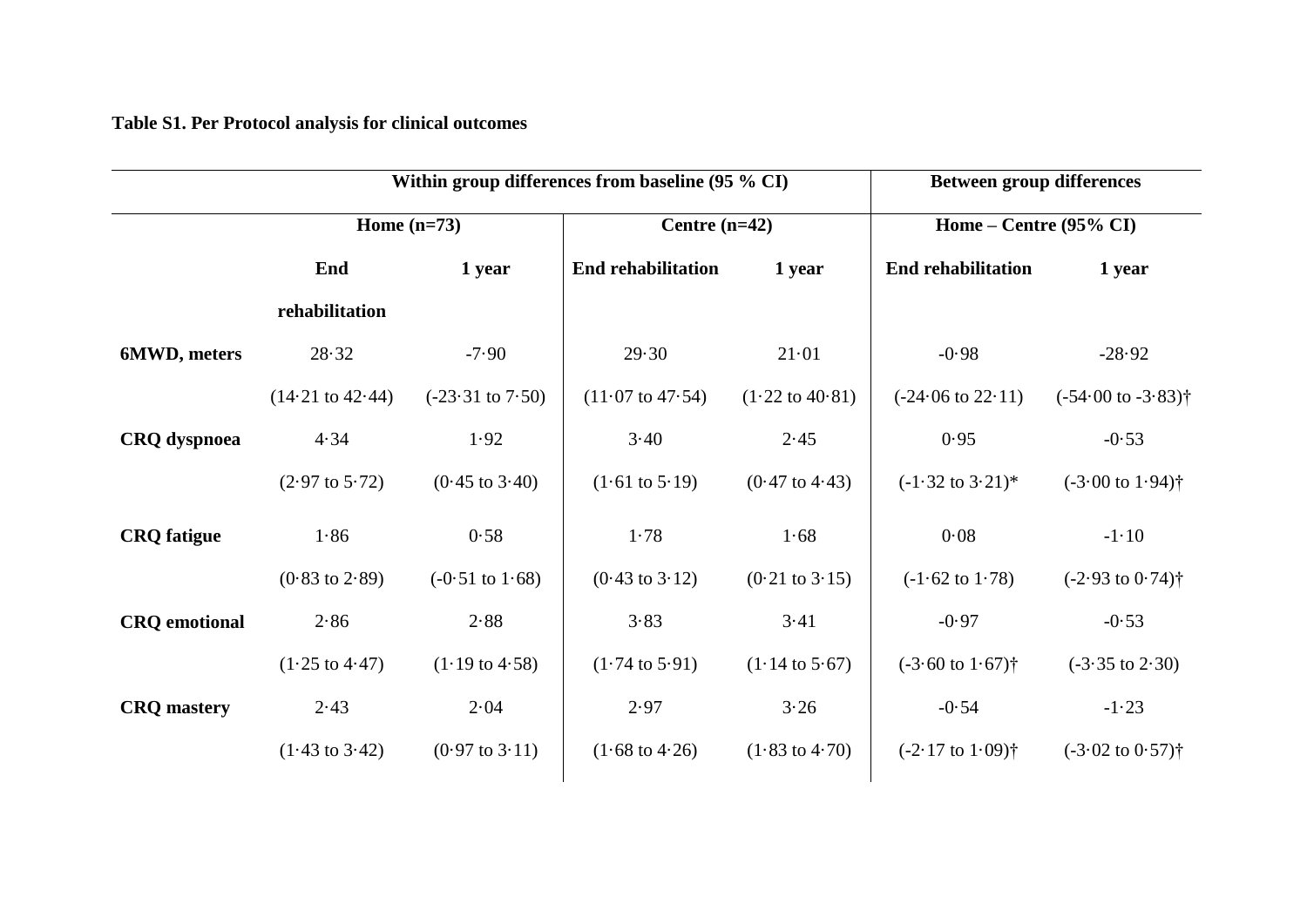| <b>PRAISE</b> | $1 - 21$                   | $1 - 70$                   | 1.70                       | 4.04                      | $-0.49$                    | $-2.34$                    |
|---------------|----------------------------|----------------------------|----------------------------|---------------------------|----------------------------|----------------------------|
|               | $(-0.56 \text{ to } 2.98)$ | $(-0.25 \text{ to } 3.65)$ | $(-0.63 \text{ to } 3.03)$ | $(1.43 \text{ to } 6.65)$ | $(-3.43 \text{ to } 2.46)$ | $(-5.61 \text{ to } 0.94)$ |
| <b>MMRC</b>   | $-0.08$                    | 0.27                       | $-0.13$                    | 0.45                      | 0.05                       | $-0.19$                    |
|               | $(-0.32 \text{ to } 0.16)$ | $(0.02 \text{ to } 0.52)$  | $(-0.44 \text{ to } 0.19)$ | $(0.11 \text{ to } 0.80)$ | $(-0.35 \text{ to } 0.44)$ | $(-0.61 \text{ to } 0.24)$ |

Data are mean and 95 % confidence intervals (CI) adjusted for baseline values. 6MWD – 6-minute walk distance; CRQ – Chronic Respiratory Questionnaire; PRAISE – Pulmonary Rehabilitation Adapted Index of Self Efficacy; MMRC – modified Medical Research Council scale. No significant difference between groups for any outcome. \* Confidence interval exceeds the upper equivalence limit of the minimal important difference and cannot exclude superiority;  $\dagger$  confidence interval exceeds the lower equivalence limit and cannot exclude inferiority.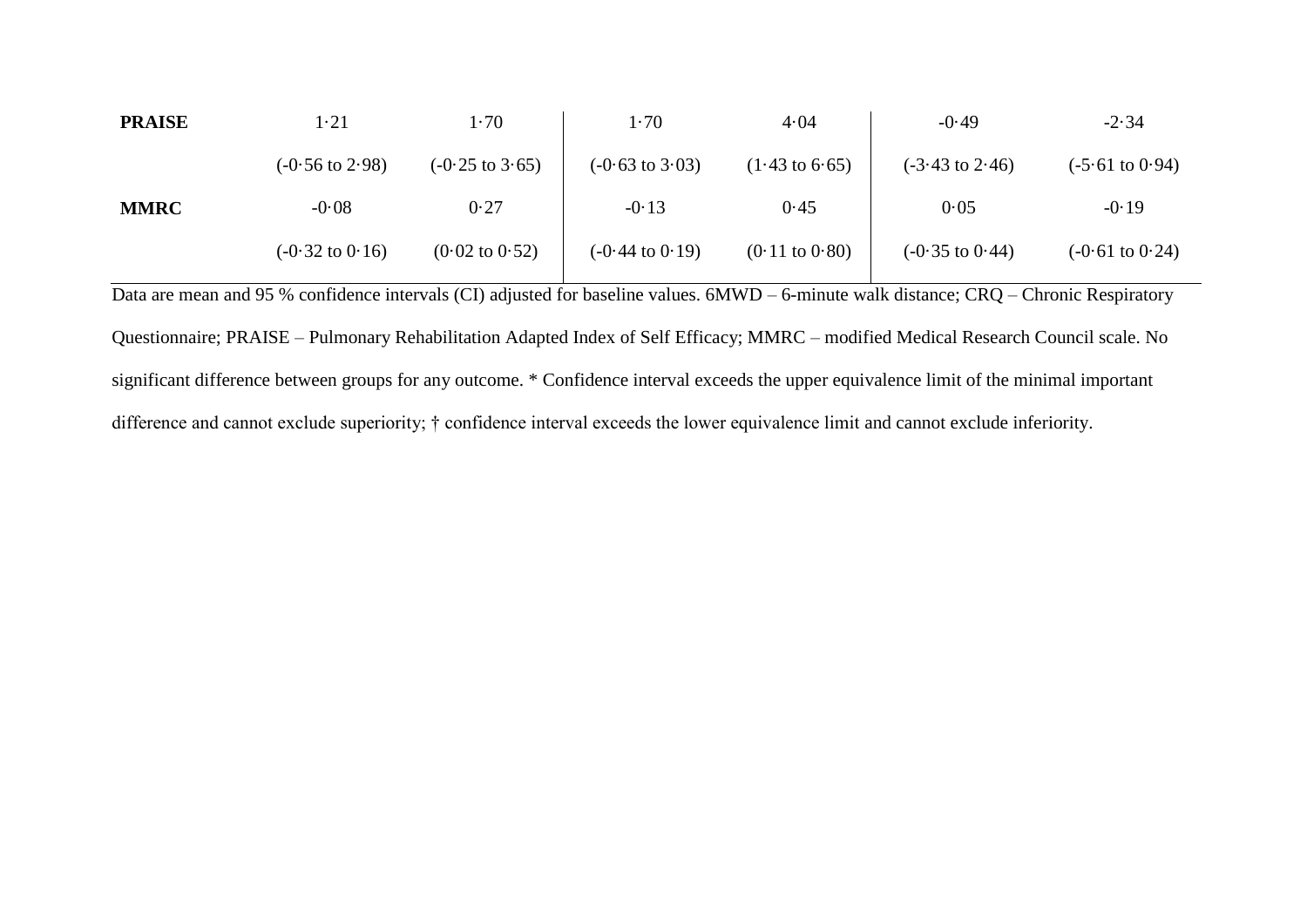

**Figure S1. Percentage of participants with anxiety. Data represent participants classified as a 'case' or 'borderline case' at each time point.**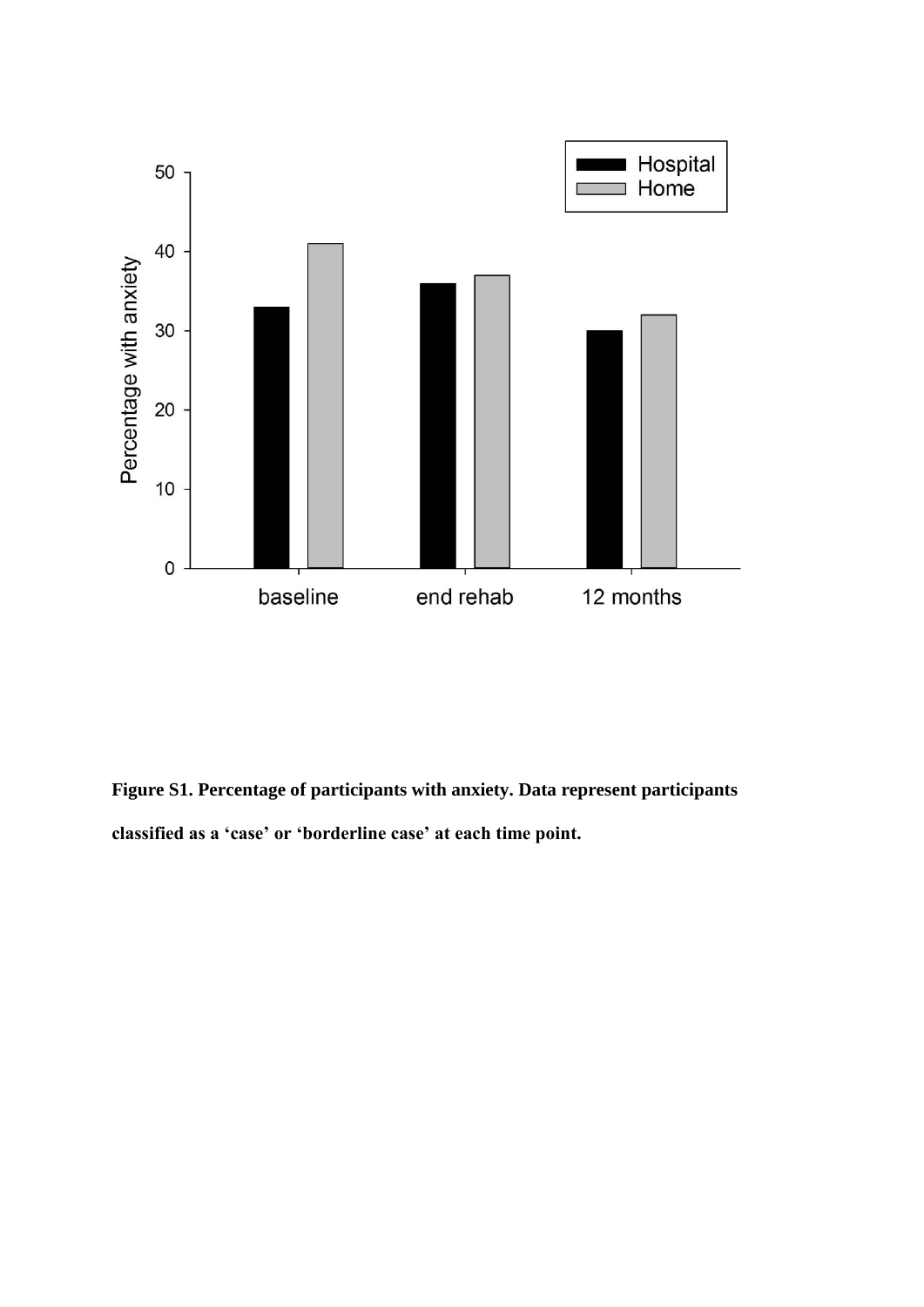

**Figure S2. Percentage of participants with depression. Data represent participants classified as a 'case' or 'borderline case' at each time point.**